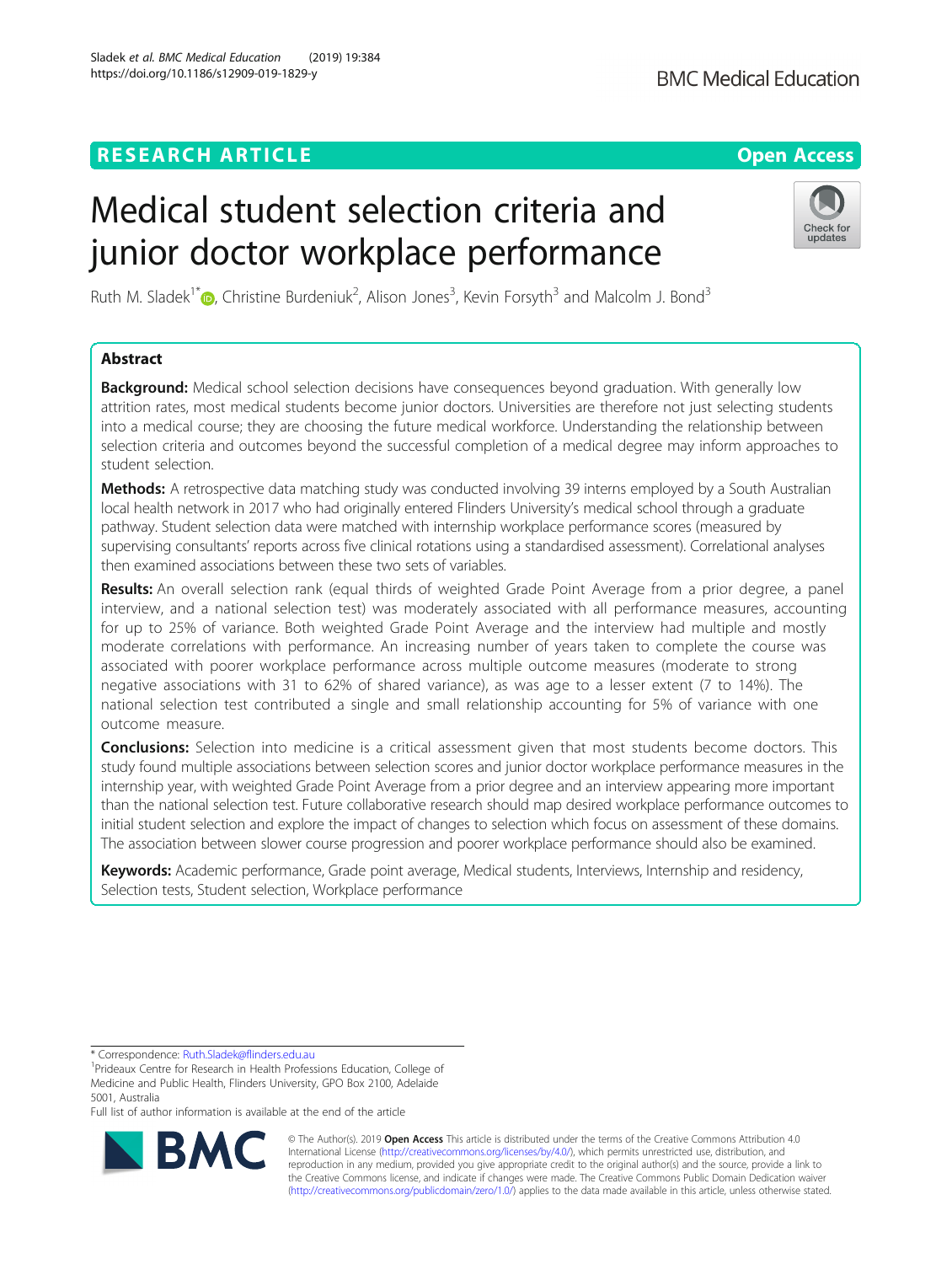### Background

Medical school selection decisions may have long term consequences post-graduation. With generally low attrition rates  $[1-3]$  $[1-3]$  $[1-3]$  most medical students become junior doctors. Universities are not just selecting students into a medical course; they are choosing the future medical workforce. Understanding the relationship between selection criteria and outcomes beyond the successful completion of a medical degree may inform approaches to student selection. This paper reports an exploratory study examining associations between student selection criteria and junior doctor workplace performance.

Selection into medicine uses a range of tools that generally assess cognitive and personal qualities [\[4](#page-7-0)], embracing measures such as prior academic achievement, aptitude tests, personal statements and/or curriculum vitae, references and letters of recommendation, situational judgement tests (SJTs), personality assessment, and a variety of interview formats [\[5](#page-7-0)]. Not only are different tools used by different medical programs, but there are differences in the ways in which scores are combined to select students. Despite these variations the initial endpoint post-graduation is the same: entry into the medical workforce. Yet selection research has focused on in-course performance only rather than longitudinal outcomes [\[6](#page-7-0)]. When data do extend past incourse results, the focus is usually on 'achievement' (e.g., scores on licensing examinations) rather than day to day workplace performance (e.g., usual behaviours in clinical practice) [[5,](#page-7-0) [6](#page-7-0)]. These are conceptually different, reflecting what doctors can do compared with what they actu- $\frac{ally}{10}$  do [\[7](#page-7-0)]. A patient (and an employer) may want a doctor who performs well in a controlled, high stakes assessment of competence such as the United States Medical Licencing Examinations (USMLEs), but certainly also wants a doctor who performs well in the actual care they deliver.

Currently little is known about relationships between student selection and workplace performance [[6\]](#page-7-0), particularly for junior doctors [[8\]](#page-7-0). Studies examining Medical Course Admissions Test (MCAT) scores, perhaps the most well-known selection test, in relation to workplace performance have failed to find meaningful associations. For example, MCAT was unrelated to program directors' evaluation of residents' performance [\[9](#page-7-0)], "knowledge and clinical capabilities", and "professionalism" rating scales [[10](#page-7-0)]. Perhaps this is unsurprising. Selection criteria that focus on cognitive or knowledge domains might conceivably be associated with longer term measures of achievement, but they are not generally designed to assess an individual's likely workplace performance.

Conversely, selection tools that assess personal qualities (e.g., interviews) are more likely to be associated with work performance. The proposal that qualities such as communication might be associated with performance in clinical practice certainly has appealing face validity. One common approach to assessing personal qualities is the multiple mini interview (MMI). As yet the ability of MMIs to predict workplace performance has received little attention [[11,](#page-7-0) [12\]](#page-7-0).

Situational judgement tests (SJTs) are also used to assess personal qualities. Whilst an early systematic review found sufficient evidence to support the predictive ability of such tests for job performance [\[13](#page-7-0)], none of the included studies related to medicine. A subsequent review of SJTs in medical education cites only two longitudinal studies relating to the use of SJTs during student selection [[14\]](#page-7-0), where they were positively associated with internship performance and workplace performance 9 years later [[15](#page-7-0), [16](#page-7-0)].

Few selection criteria beyond MCAT, MMIs and SJTs have been examined. An analysis of a random sample of admissions committee member tertiary reviews found a small but significant positive association between negative interview comments and lower "professionalism" scores as assessed by program directors at the end of the internship year [\[17\]](#page-7-0). In the Australian context, interns who had entered medical school with a mixed background (science and humanities) performed better at internship than those with a science only background, as assessed by their clinical supervisors. Other measures, such as previous academic performance, did not produce significant effects [[18](#page-7-0)]. Selection scores for entry into an undergraduate Australian medical course (Undergraduate Medical Admissions Test, secondary school academic performance, and selection interview) were not significantly correlated with workplace performance in the internship year as assessed by clinical supervisors [\[8](#page-7-0)].

In summary, scant research has examined workplace performance, and given that selection criteria may predict differentially across the entire medical curriculum [[6\]](#page-7-0), the perceived need for longitudinal and collaborative studies is unsurprising [\[6,](#page-7-0) [8\]](#page-7-0). Such studies are complex and costly and, before investing in such research, more preliminary data are necessary to inform research questions around the relationship between selection and performance. We contribute to this by exploring relationships between common selection criteria and junior doctor workplace performance.

#### Background to this study

This study is contextualised in an Australian graduate entry medical school which is located within a major teaching health service where many, but not all, of its graduates also complete their internship. Selection of graduate entry applicants has remained stable since 1996 and includes three elements: a cognitive test (Graduate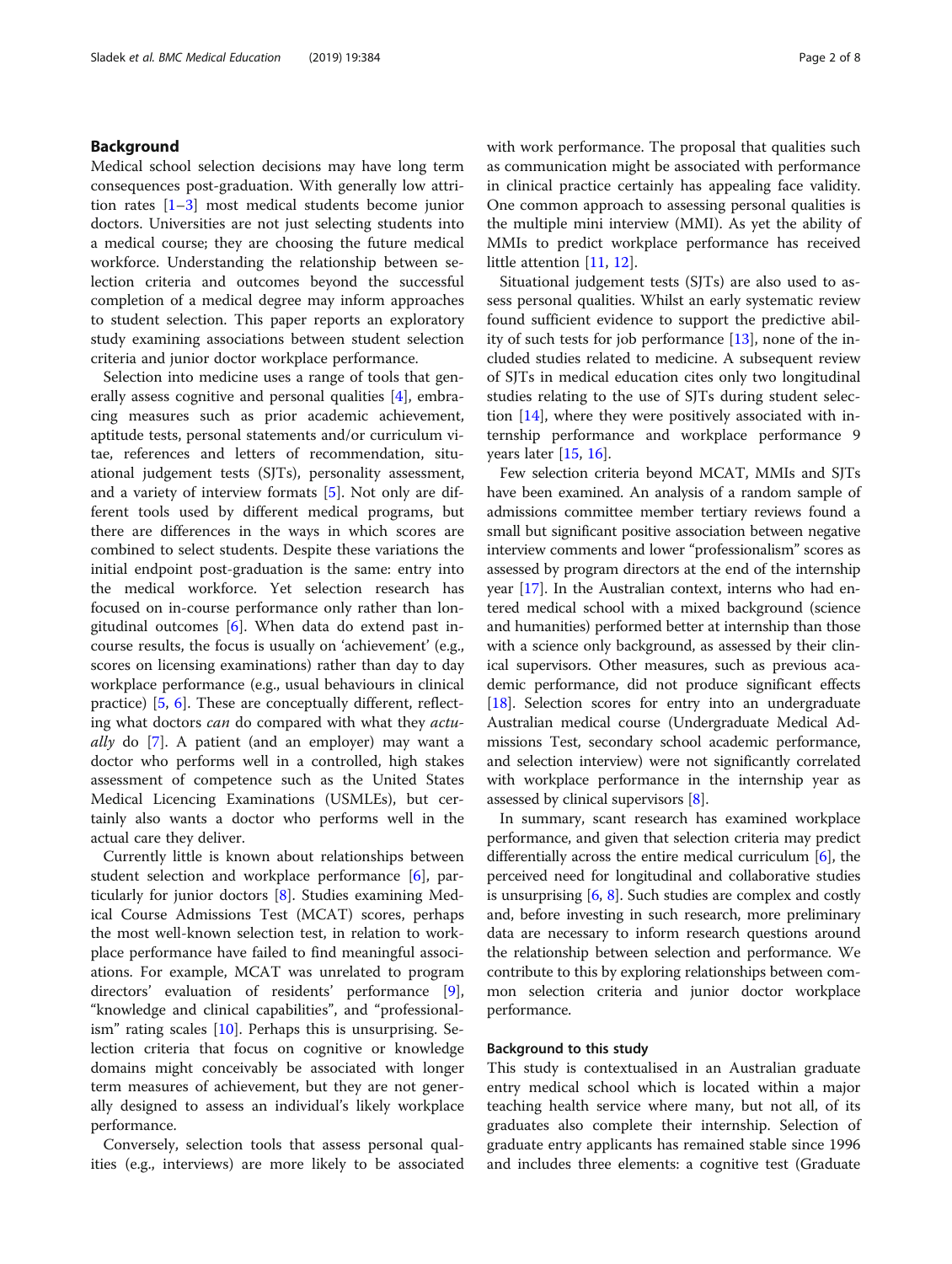Australian Medical School Admissions Test: GAMSAT), academic performance (a weighted Grade Point Average of an undergraduate degree: wGPA), and assessment of personal qualities (panel interview).

The intern year is a transition to practice year, referred to as Postgraduate Year 1 (PGY1), which must be satisfactorily completed for a graduate to receive general registration as a medical practitioner in Australia. It comprises 47 weeks of supervised clinical experience, at the end of which the employing health agency must certify satisfactory completion of required rotations.

### Methods

#### **Design**

A retrospective data matching method was utilised.

#### Participants

'Selection' and 'assessment' data were available for 39 interns who had entered medical school via a graduate entry pathway at Flinders University and subsequently undertook their internship in the Southern Adelaide Local Health Network (SALHN) in 2017.

#### Selection data

In order to be offered a medical school place, graduate applicants require three selection scores. The first is a weighted Grade Point Average (wGPA) from a prior degree at Bachelor level (in any field). Second, a valid national selection test result using the "Graduate Australian Medical Schools Admissions Test" (GAMSAT) is required. These scores can vary from 50 to 100 and encompass Reasoning in the Humanities and Social Sciences (Section 1), Written Communication (Section 2), Reasoning in the Biological Sciences (Section 3) and a Total score (which is weighted in favour of Section 3). Applicants with the highest GAMSAT Total scores are invited to an interview, which provides the third and final selection score for place offer consideration. Interview scores are expressed as a percentage and reflect the scores of 3 interviewers in a panel interview across seven domains: communication, motivation, decisionmaking, learning style, prosocial attitudes, personal management and a global rating. This latter domain reflects an interviewer's overall assessment of a candidate's suitability for the medical profession and is not an aggregate of the other six domains. This interview is highly structured, with standardised questions, a common rating scale and administration and there is pre-requisite interviewer training. It was designed to assess domains identified through public consultation as relevant to the medical school, the medical profession and society.

After their interviews, applicants are accorded an overall selection score based on a combination of their GAMSAT Total score, wGPA and Interview results, with all three components given equal weighting. Applicants are then ranked for place offer based on this selection score.

A range of other characteristics to describe interns were recorded such as age, type of prior undergraduate degree (categorised as per Craig [\[19](#page-7-0)]), number of years taken to complete the medical course, and rural background.

#### Outcome variables

Each intern undertook rotations in 5 of 44 possible clinical areas. Nearly all interns had a mid-term and end of term assessment for each rotation, generating a usual maximum of 10 assessments. A standardised "Intern Training – Intern Assessment form" was used for all assessments, with outcomes defined according to a National Framework for Medical Internship, which includes "the intern as scientist and scholar" and "the intern as practitioner" [[20](#page-7-0)]. There were 7 missing mid-term assessments and 6 missing end of term assessments in the current dataset. The total number of available assessments for analysis were: (48 interns  $\times$  10 assessments) – 13 missing = 467 assessments, providing an extensive dataset for analysis.

Assessments covered the following domains using a 5 point Likert scale  $(1 = low, 5 = high)$ :

Domain 1: Science and Scholarship – the Intern as Scientist and Scholar (1 question); Domain 2: Clinical Practice – the Intern as Practitioner (9 questions); Domain 3: Health and Society – the Intern as a Health Advocate (4 questions); Domain 4: Professionalism and Leadership – the Intern as a Professional and Leader (6 questions).

Assessors also indicated whether an Improving Performance Action Plan (IPAP) was required (Yes/No), which is a trigger for the development of a tailored and supportive plan for the intern. A global rating of satisfactory, borderline or unsatisfactory for overall workplace performance was additionally allocated. Collectively these assessments are designed to support interns in their workplace performance.

Mean scores for Domains 1 to 4 were calculated for all available assessments for every intern, providing that a prerequisite number of questions were completed by the assessor. These were valid responses for one of one question (Domain 1, Science and Scholarship), seven of 9 questions (Domain 2, Clinical Practice), two of four questions (Domain 3, Health and Society) and five of six questions (Domain 4, Professionalism and Leadership). Mean global scores were calculated and the need for an Improving Performance Action Plan noted.

Because more than 50% of responses to Domain 3 (Health and Society) questions were omitted in assessments (as the relevant behaviours were not observed during that rotation) this Domain was excluded from subsequent analyses. Mid-term assessments were also omitted because there was a greater likelihood that the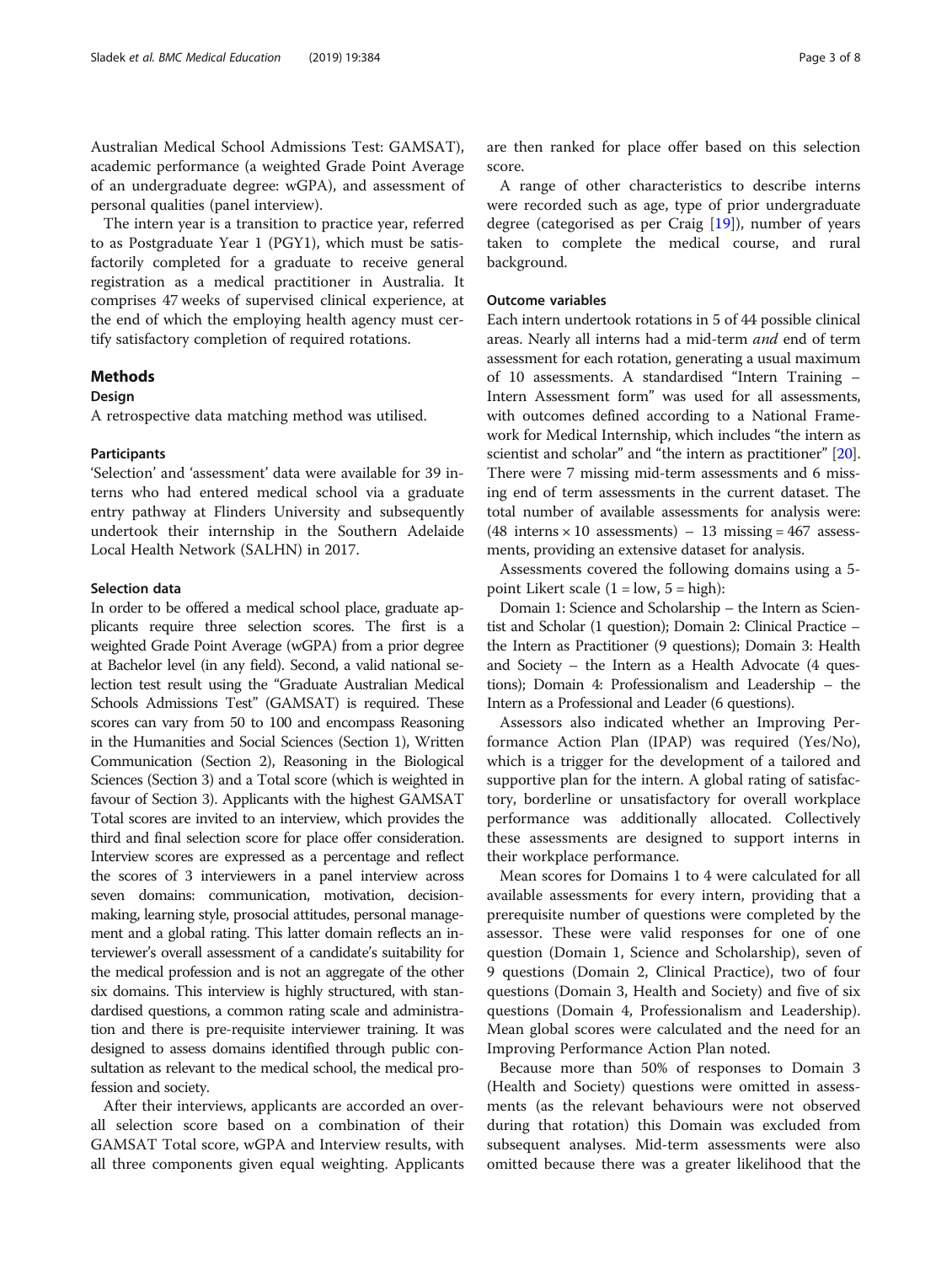final assessments were completed by a supervising consultant (as opposed to a senior trainee). The exception was the requirement for an Improving Performance Action Plan, which was counted from mid-term assessments as it was deemed unlikely such a plan would be requested without the knowledge of the consultant. Unless stated otherwise the outcome measures listed in Table 1 were calculated from end of term assessments.

#### Statistical analyses

Quantitative data were analysed using IBM SPSS Statistics Version 25.0. Assessment and selection data were first entered into two separate files, then matched using a Master List ID number, and reallocated a randomly generated ID using SPSS functionality to ensure data remained de-identified.

Multivariate statistics were not used due to the small sample size. Pearson's Product Moment correlation coefficients explored possible linear relationships. Statistical significance for all analyses was set at  $p < 0.05$  (2-tailed). However, again due to small sample size, an effect size (literally magnitude of the correlations) of at least 0.2 was determined, a priori, to be noteworthy.

#### Results

#### Sociodemographic data (see Table 2)

There was an equivalent gender balance, with 20/39 (51.3%) female. Only 6/39 (15.4%) had undergraduate qualifications categorised as 'Non-Science'. A total of 12/ 39 (30.8%) had underlying health professional qualifications, and 14/39 (35.9%) had a biomedical sciences background. Most interns had completed their medical course in the minimum time of 4 years (28/39, 71.8%), although five had taken 5 years, three took 6 years, two took 7 years, and one took 8 years.

Table 1 Outcome Measures

| Name                    | Definition                                                                                                                                                                     |  |  |  |
|-------------------------|--------------------------------------------------------------------------------------------------------------------------------------------------------------------------------|--|--|--|
| Domain 1<br>Performance | Mean Domain 1 (Science and Scholarship)                                                                                                                                        |  |  |  |
|                         | In all Fnd of Term 1-5 Intern assessments                                                                                                                                      |  |  |  |
| Domain 2<br>Performance | Mean Domain 2 (Clinical Practice)                                                                                                                                              |  |  |  |
|                         | In all End of Term 1-5 Intern assessments                                                                                                                                      |  |  |  |
| Domain 4<br>Performance | Mean Domain 4 (Health and Society)                                                                                                                                             |  |  |  |
|                         | In all Fnd of Term 1-5 Intern assessments                                                                                                                                      |  |  |  |
| Total<br>Performance    | Mean Domain 1 + Domain 2 + Domain 4                                                                                                                                            |  |  |  |
|                         | In Fnd of Term 1-5 Intern assessments                                                                                                                                          |  |  |  |
| No. of IPAPs            | Total number of mid and end of term IPAPs required<br>(Improving Performance Action Plans)                                                                                     |  |  |  |
| Global<br>Performance   | Mean Global Rating in End of Terms 1-5 Intern<br>assessments based on a single assessment of<br>performance on each placement as satisfactory,<br>borderline or unsatisfactory |  |  |  |

#### Baseline selection and assessment data (see Table [3](#page-4-0))

Interns had a mean GAMSAT total score of 63.7 (SD = 4.9), and interview mean score of  $74.8$  (SD = 15.0). The mean wGPA was  $87.7$  (SD = 11.8), which equates to 6.14 using a 7-point GPA scale (Australian) or 3.51 on a 4-point scale (North American). The overall mean rank score, a composite of GAMSAT, wGPA and Interview score, was 226.2  $(SD = 19.4)$ . Seven of the 39 interns  $(17.9%)$  required at least one Improving Performance Action Plan across their internship (range 1–7).

#### Exploratory analysis

#### Sociodemographic data (see Table [4\)](#page-5-0)

Age and years since entry into the medical course had a number of associations of at least  $r = .20$ . Being older was associated with poorer scores for all outcomes except the number of IPAPs, with small to moderate negative correlations ranging from  $r = -.27$  for global performance to  $r = -.38$  for Domain 2 (Clinical Practice). The greater the number of years between being first admitted into the course and undertaking internship, the poorer the performance across all outcomes, with moderate to high negative correlations ranging from  $r = -.56$ for Domain 4 (Professionalism and Leadership) and  $r =$ −.79 for global performance and positive association with number of Improving Performance Action Plans  $(r = .71)$ . There was a small positive association of  $r = .20$ between the level of science in background degrees and performance on Domains 2 (Clinical Practice) and 4 (Professionalism and Leadership).

**Table 2** Sociodemographic Characteristics of Total Cohort ( $n = 39$ )

|                                                     | <b>Graduate Entrants</b>                                                                                              |
|-----------------------------------------------------|-----------------------------------------------------------------------------------------------------------------------|
| Citizenship                                         | Australian 36, New Zealand 2,<br>International 1 <sup>ª</sup>                                                         |
| Gender (n, % female)                                | 20, 51.3%                                                                                                             |
| Age in Years (M, SD; Mdn;<br>Range)                 | 26.7, 5.9; 25; 19-46                                                                                                  |
| Rural (n, %)                                        | 11, 28.2%                                                                                                             |
| Undergraduate Degree                                | Health Professions 12<br>Biomedical Science 14<br>Other Biology 3<br>Physical Science 3<br>Non-Science 6<br>Missing 1 |
| State of Undergraduate Degree<br>(n, % SA)          | 19, 48.7%                                                                                                             |
| Year Undergraduate Degree<br>Completed (Mdn, Range) | 2009 (1998-2012)                                                                                                      |
| Year Admitted into MD <sup>b</sup>                  | $1 \times 2009$ , $2 \times 2010$ ,<br>$3 \times 2011$ , $5 \times 2012$ ,<br>$28 \times 2013$                        |

<sup>a</sup> All were selected using the same criteria so combined for analysis bOnly one person had an intermitting year between their medical qualification and internship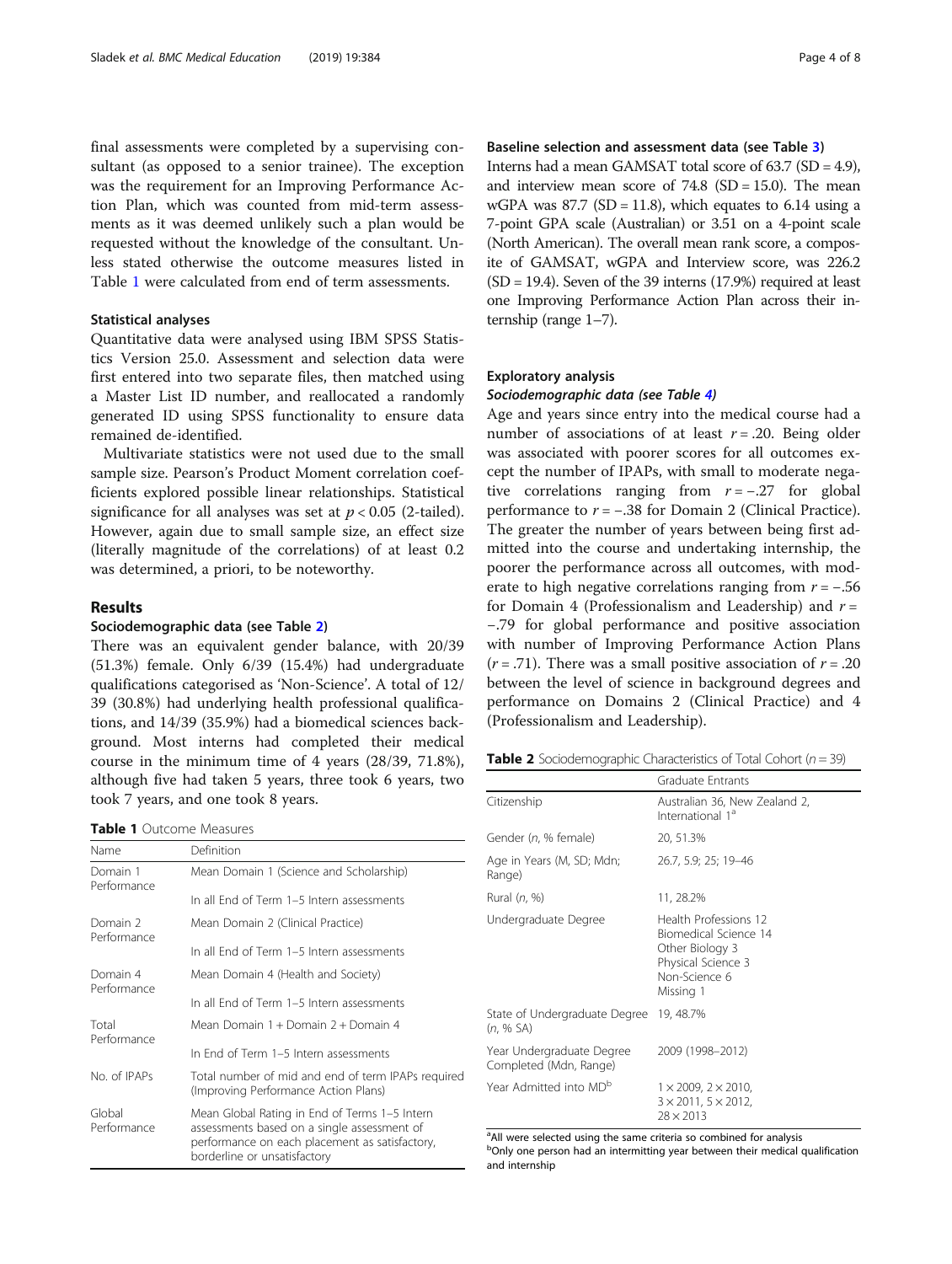<span id="page-4-0"></span>

| <b>Table 3</b> Description of Selection Scores and Workplace |  |  |
|--------------------------------------------------------------|--|--|
| Outcomes $(n = 39)$                                          |  |  |

|                                                                                          | Mean<br>(SD)    |
|------------------------------------------------------------------------------------------|-----------------|
| SELECTION SCORES                                                                         |                 |
| GAMSAT                                                                                   |                 |
| Section 1 (Reasoning in the Humanities and Social<br>Sciences)                           | 62.7(5.7)       |
| Section 2 (Written Communication)                                                        | 65.3(6.9)       |
| Section 3 (Reasoning in the Biological Sciences)                                         | 63.4 (7.8)      |
| Total                                                                                    | 63.7 (4.9)      |
| wGPA %                                                                                   | 87.7<br>(11.8)  |
| Interview                                                                                |                 |
| Communication (/15)                                                                      | 11.1(2.6)       |
| Motivation (/15)                                                                         | 11.5(2.8)       |
| Decision Making (/15)                                                                    | 10.9(2.4)       |
| Learning Style (/15)                                                                     | 11.3(2.5)       |
| Prosocial Attitudes (/15)                                                                | 11.0(3.1)       |
| Personal Management (/15)                                                                | 11.6(2.4)       |
| Global $(715)^a$                                                                         | 11.4(2.7)       |
| Total (%)                                                                                | 74.8<br>(15.0)  |
| Rank (GAMSAT Total + wGPA + Interview %)                                                 | 226.2<br>(19.4) |
| <b>INTERN ASSESSMENTS</b>                                                                |                 |
| Domain 1 (Science and Scholarship)                                                       | 3.8(0.4)        |
| Domain 2 (Clinical Practice)                                                             | 3.9(0.4)        |
| Domain 4 (Professionalism and Leadership)                                                | 4.0(0.4)        |
| Total                                                                                    | 3.9(0.4)        |
| No. of IPAPs (Improving Performance and Action Plans<br>required)                        | 0.5(1.4)        |
| Global <sup>b</sup> (Single assessment of unsatisfactory, borderline or<br>satisfactory) | 2.9(0.2)        |

<sup>a</sup>This reflects an interviewer's overall assessment of an applicant's suitability for the medical profession and may take into account any aspect of an applicant's performance during the interview

<sup>b</sup>This is a workplace supervisor's overall assessment of an intern's workplace performance across their internship term

#### Selection and outcome data (see Table [5\)](#page-5-0)

Overall selection rank had moderate correlations with all assessments. A higher selection rank was associated with better performance with moderate associations ranging from  $r = .36$  for Domain 1 (Science and Scholarship) to  $r = .48$  for Domain 4 (Professionalism and Leadership). Selection rank was negatively correlated with number of Improving Performance Action Plans  $(r = -.50)$ .

Rank, as described above, comprises three individual selection scores: GAMSAT, wGPA and Interview scores. With respect to GAMSAT, results were unremarkable except for one small positive correlation of  $r = .23$  between GAMSAT Section 3 (Reasoning in Biological Sciences) and Domain 1 (Science and Scholarship). wGPA was moderately correlated with all domain assessments, ranging from  $r = .33$  for Domain 4 (Professionalism and Leadership) and  $r = .41$  for Domain 1 (Science and Scholarship). It was negatively correlated with number of Improving Performance Action Plans ( $r = -0.29$ ).

There were small to moderate correlations between the overall interview score and all assessments (except for Domain 1, Science and Scholarship), ranging from  $r = .23$  for total performance to  $r = .30$  for Domain 4 (Professionalism and Leadership). A higher interview score was negatively correlated with number of Improving Performance Action Plans ( $r = -.37$ ). When the seven subscales of the Interview were examined, learning style, prosocial attitudes, personal management and the global score were associated with almost all assessments. These ranged from  $r = .24$  between prosocial attitudes and Total Score to  $r = -.49$  between learning style and number of Improving Performance Action Plans.

#### **Discussion**

Medical student selection scores were associated with internship performance using multiple assessments. Selection rank explained 25% of variance in the number of times interns required individualised supportive plans to improve their performance. When looking at the component scores of selection rank, both wGPA and the Interview had multiple and generally moderate positive associations with all performance measures. GAMSAT had a single relationship with performance, with Section 3 (Reasoning in the Biological Sciences) having a small association with Domain 1 (Science and Scholarship).

The findings regarding the Interview are interesting. Its associations with Domain 1 (Science and Scholarship) are generally small, which would be expected given it does not seek to assess these outcomes. However, amongst the multiple associations identified, the Interview domain of "Learning Style" had consistently higher correlations with all other outcomes. Given the internship year is considered possibly the most important postgraduate year for learning [[21\]](#page-7-0), this may suggest good construct validity for this Interview domain in particular. Some may be surprised about the demonstrated relationships between a panel interview and workplace outcomes, given 'traditional interviews' have been reported as lacking validity. Yet it is the degree of structure within any interview that contributes to its reliability and validity  $[6]$  $[6]$ , and this particular panel interview is highly structured.

Both age and number of years between the entry year into the medical course and internship were also associated with workplace performance. They are intrinsically related to each other (the longer a student takes to complete the course then the older they will be), but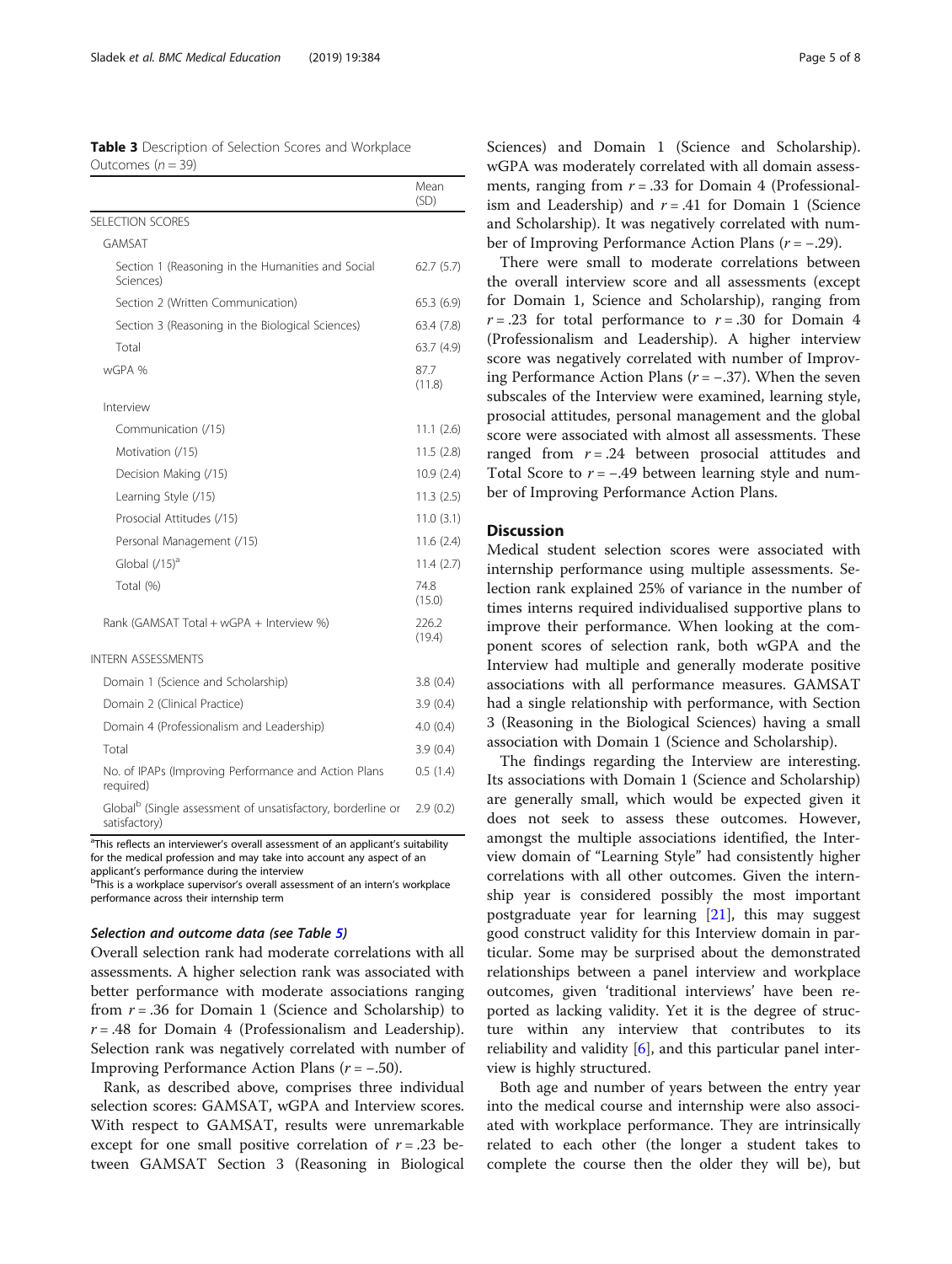<span id="page-5-0"></span>**Table 4** Correlations (Pearson's r) between sociodemographic characteristics and assessments ( $n = 39$ )

|                                 | Assessments                |                      |                                   |                     |                                               |                        |  |
|---------------------------------|----------------------------|----------------------|-----------------------------------|---------------------|-----------------------------------------------|------------------------|--|
|                                 | Domain 1                   | Domain 2             | Domain 4                          | Total               | No. of IPAPs                                  | Global                 |  |
|                                 | Science and<br>Scholarship | Clinical<br>Practice | Professionalism<br>and Leadership | Domains $1 + 2 + 4$ | Improving Performance<br>Action Plan Required | Overall<br>Performance |  |
| Age                             | $-.37*$                    | $-.38*$              | $-.26$                            | $-.35*$             | .16                                           | $-.27$                 |  |
| Gender                          | $-.03$                     | $-.03$               | $-.01$                            | $-.03$              | $-.08$                                        | .08                    |  |
| Years <sup>a</sup>              | $-0.65***$                 | $-58**$              | $-.56***$                         | $-63**$             | $.71***$                                      | $-.79**$               |  |
| Rural                           | .07                        | .05                  | .09                               | .08                 | $-.05$                                        | .02                    |  |
| Science background <sup>b</sup> | .06                        | .20                  | .20                               | .16                 | $-.11$                                        | .09                    |  |

 $*p < .05, **p < .01$ 

<sup>a</sup>Number of years between entry into the medical course and internship year (only one intern had a year off in between so this equals length of time taken to complete medical course)

<sup>b</sup>Undergraduate degree coded for 'science' focus using Craig et al. [\[19](#page-7-0)]

how they relate to other possible predictor variables of performance is likely complex and could not be examined with such a small sample size and bivariate analyses. Only simple correlations rather than regressions were possible with the available data. However, the associations between number of years in the course and poorer performance were strong (up to  $r = .79$ ), and given others have reported that being older is associated with poorer in-course performance [[22](#page-7-0)] and poorer junior doctor workplace performance [[8\]](#page-7-0), this warrants further examination. It may be that age intercorrelates with other factors

such as increasing family commitments (e.g., children) or other caring responsibilities. Understanding these factors may facilitate better support of interns.

An earlier retrospective cohort study at Flinders University found that wGPA was the most robust predictor of all 4 years of in-course performance, GAMSAT was predictive in the two pre-clinical years and the interview was predictive of performance in the final two clinical years [\[23](#page-7-0)]. Whilst the relative contributions of these selection scores to junior doctor workplace performance cannot be identified in the current study due to the use

**Table 5** Correlations (Pearson's r) between selection criteria and assessments ( $n = 39$ )

|                                                               | Assessments                |                      |                                   |                        |                                               |                        |  |  |
|---------------------------------------------------------------|----------------------------|----------------------|-----------------------------------|------------------------|-----------------------------------------------|------------------------|--|--|
|                                                               | Domain 1                   | Domain 2             | Domain 4                          | Total                  | No. of IPAPs                                  | Global                 |  |  |
|                                                               | Science and<br>Scholarship | Clinical<br>Practice | Professionalism<br>and Leadership | Domains<br>$1 + 2 + 4$ | Improving Performance<br>Action Plan required | Overall<br>Performance |  |  |
| Rank                                                          | $.36*$                     | $.46***$             | $.48***$                          | $.45***$               | $-.50**$                                      | $.45***$               |  |  |
| GAMSAT                                                        |                            |                      |                                   |                        |                                               |                        |  |  |
| Section 1<br>(Reasoning in Humanities<br>and Social Sciences) | .14                        | .13                  | .17                               | .16                    | $-.17$                                        | .15                    |  |  |
| Section 2<br>(Written Communication)                          | $-.11$                     | $-.04$               | .03                               | $-.04$                 | $-.06$                                        | $-.05$                 |  |  |
| Section 3<br>(Reasoning in the<br>Biological Sciences)        | .23                        | .10                  | .17                               | .17                    | $-.12$                                        | .19                    |  |  |
| Total                                                         | .17                        | .09                  | .18                               | .15                    | $-.15$                                        | .17                    |  |  |
| <b>wGPA</b>                                                   | $.41*$                     | $.37*$               | $.33*$                            | $.39*$                 | $-.29$                                        | $.34*$                 |  |  |
| Interview Total                                               | .09                        | .27                  | .30                               | .23                    | $-.37*$                                       | .27                    |  |  |
| Communication                                                 | $-.04$                     | .14                  | .20                               | .10                    | $-.25$                                        | .16                    |  |  |
| Motivation                                                    | $-05$                      | .15                  | .19                               | .10                    | $-.24$                                        | .19                    |  |  |
| Decision Making                                               | $-.04$                     | .13                  | .18                               | .09                    | $-.19$                                        | .09                    |  |  |
| Learning Style                                                | .32                        | $.42*$               | $.46***$                          | $.42*$                 | $-.49**$                                      | $.34*$                 |  |  |
| Prosocial Attitudes                                           | .09                        | .29                  | .31                               | .24                    | $-.37*$                                       | .25                    |  |  |
| Personal Management                                           | .20                        | .33                  | .31                               | .29                    | $-.42*$                                       | $.35*$                 |  |  |
| Global                                                        | .17                        | $.36*$               | $.37*$                            | .31                    | $-.43**$                                      | $.36*$                 |  |  |

 $*p < .05, **p < .01$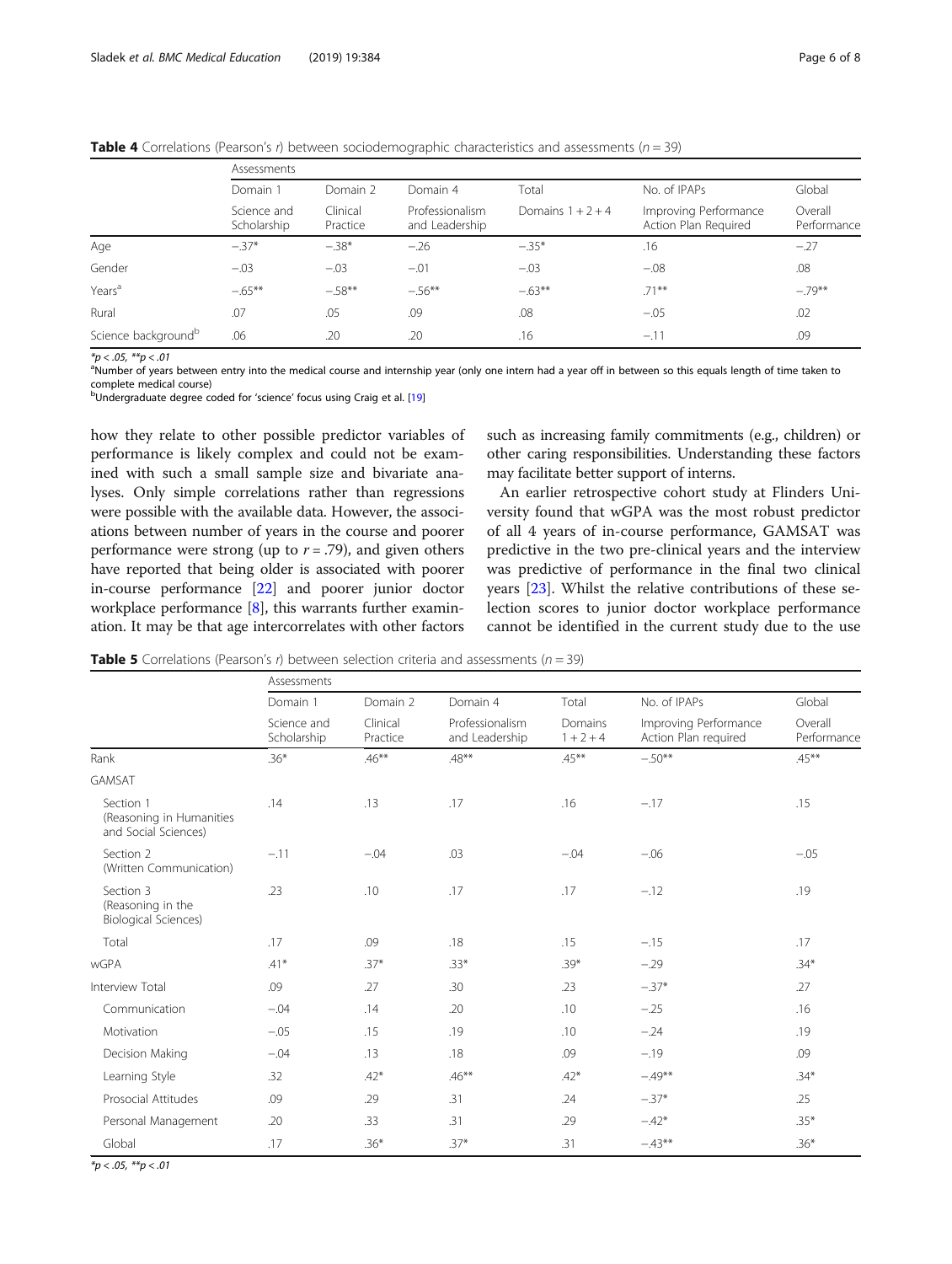of simple correlations, findings are sympathetic with same. It appears that GPA and the Interview continue to be important, and GAMSAT Section 3 (Reasoning in the Biological Sciences) re-emerges in the internship year.

Overall the findings reveal that the selection scores used to select graduate entry medical students into this medical course were related to postgraduate junior doctor workplace performance. This is despite (1) a truncated range of selection scores (those with lower scores are "selected out" before medical school), (2) internship being at least 4 to 5 years distal to student selection, and (3) substantial heterogeneity in the outcome data (both in terms of different assessors and clinical rotations). The positive findings may reflect the methodological strength of this study. The use of data matching protected the results from possible self-selection bias as all Flinders University graduates who worked as interns at SALHN were included, equating to a 100% response rate.

As an exploratory study using correlations, findings carry the risk of Type 1 errors and causality cannot be implied. The use of bivariate statistics means that potential predictor variables may be intercorrelated and it is not possible to identify the predictive value of any particular set of variables. It is also not possible to directly extrapolate findings to other jurisdictions of practice or universities. Nevertheless, this study contributes to the broader scant international research concerning selection in relation to performance. In particular it identifies potential relationships of interest for GPA, Interview and GAMSAT Section 3 (Reasoning in the Biological Sciences) with junior doctor workplace performance. This work extends previous Australian research [\[8](#page-7-0)] by being the only known study to examine these relationships in a graduate entry medical school cohort rather than undergraduate cohort.

It seems appropriate to recommend that longitudinal research is now required, following graduate cohorts across the medical education continuum at multiple institutions. However, the variations in selection practices both within and between countries make it practically difficult to do this even using in-course outcomes, let alone with more distal outcomes. In the absence of a "single undisputed gold standard that measures the performance of a practicing health professional" [\[5\]](#page-7-0) (p1094) it will be a challenge to undertake predictive validity studies of outcomes such as workplace performance.

Arguably what should come first are collaborative projects involving multiple medical schools and medical education providers that map a range of desired outcomes across a medical career trajectory (spanning medical school to independent practice) to selection policies and practice. We agree with the most recent Ottawa Consensus Statement which recommends the "use of validated

taxonomies of desirable behaviors that indicate success as a healthcare practitioner to judge the quality of selection, which are contextualised and relevant across stages of training" [\[5](#page-7-0)] (p1098). First, however, such indicators of success must be identified and agreed upon. Only then does it make sense to undertake longitudinal predictive validity studies. In the meantime, smaller proof of concept studies demonstrating that selection scores can be associated with junior doctor workplace performance will provide further insight into the nature of this relationship. Given that slower progression through the course was also associated with poorer performance, further research should examine this phenomenon.

### Conclusions

Selection tools for entry into medicine are the most critical assessments given most medical students end up in clinical practice. Multiple elements of student selection scores had small to moderate associations with junior doctor workplace performance in internship year, with up to 25% of variance explained depending on the outcome variable. Both prior academic performance from an undergraduate degree (GPA) and panel interview scores across multiple domains appeared to be most important, although a rank comprised of multiple scores was also associated with outcomes. As extant selection research focusses predominantly on in-course outcomes, and those that do extend to post graduate outcomes focus on demonstration of competency as opposed to day to day practice, this study contributes to a significant gap in what is known. Future collaborative research should map desired outcomes across the medical education trajectory to selection and explore the impact of changes to selection which focus on assessment of these domains. The phenomenon of slower course progression being associated with poorer workplace performance should also be examined.

#### Abbreviations

GAMSAT: Graduate Australian Medical School Admissions Test; INTERNSHIP: The intern year is a transition to practice year, also referred to as Postgraduate Year 1 (PGY1), which must be completed in order for a graduate to receive general registration as a medical practitioner in Australia. It comprises 47 weeks of supervised clinical experience in various settings, at the end of which the employing health agency must certify satisfactory completion of required rotations; IPAP: Improving Performance Action Plan; SALHN: Southern Adelaide Local Health Network; wGPA: Weighted Grade Point Average from a prior undergraduate Internship, where (GPA Year 1  $\times$ 1) + (GPA Year  $2 \times 2$ ) = (GPA Year  $3 \times 3$ ) / 6

#### Acknowledgements

The authors gratefully acknowledge the staff of SALHN's Trainee Medical Officer Unit for their support in arranging confidential access to interns' assessment forms and responding to enquiries to confirm data accuracy.

#### Authors' contributions

RMS and CB conceptualised the study. RMS, CB, AJ, KF and MJB contributed to the research protocol. RMS and MJB undertook all data analysis. RMS, CB, AJ, KF and MJB contributed to the interpretation of findings. RMS drafted the